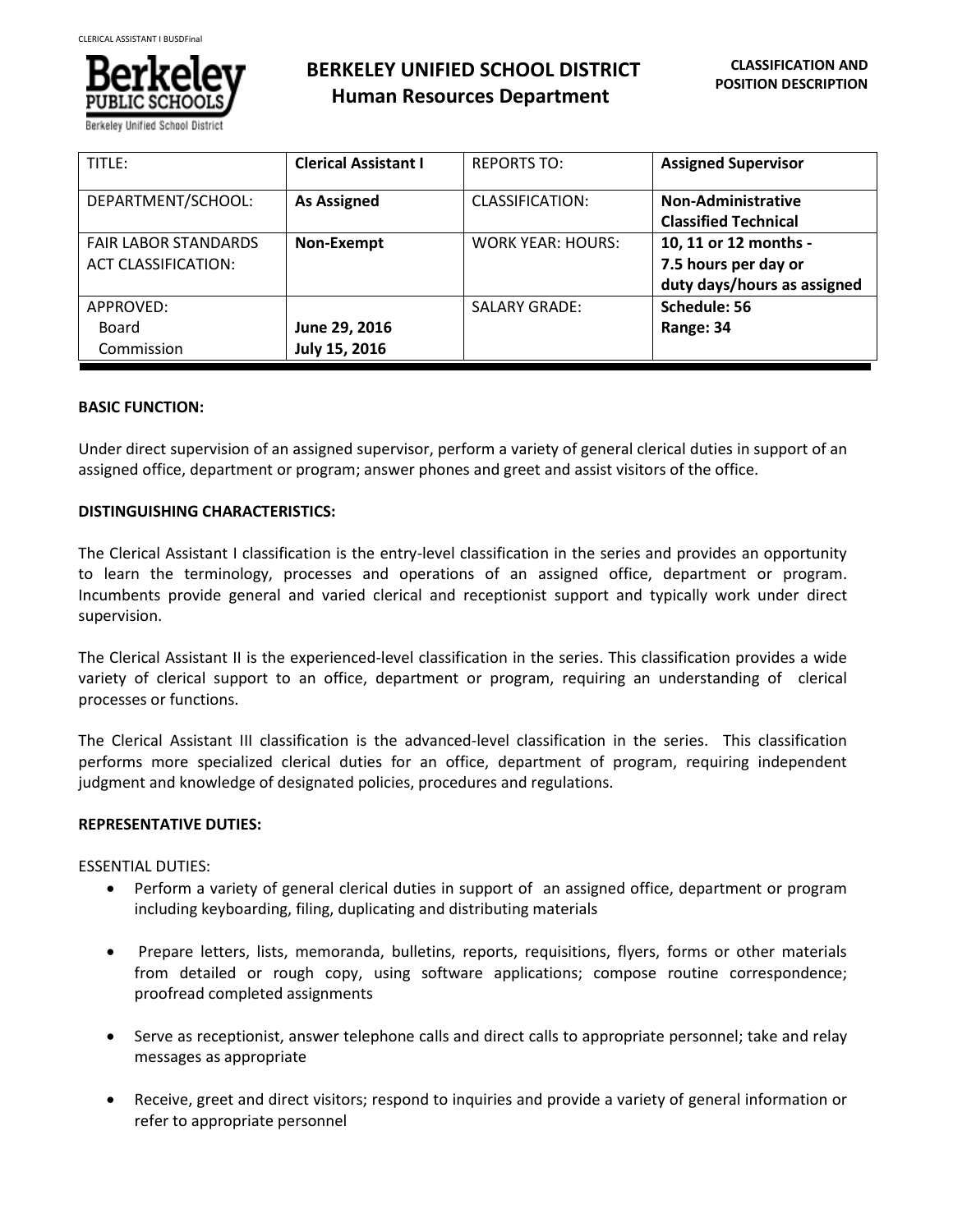- Input data into computer system; maintain automated records; generate computerized lists and reports as requested
- Prepare and maintain logs, files and records; review and verify accuracy and completeness of various documents; prepare routine reports as directed; verify and process forms and applications as needed
- Receive, sort and distribute mail; respond to e-mail
- Operate a variety of office equipment including a copier, fax machine, computer and assigned software
- Communicate with personnel and outside agencies to exchange information and resolve issues or concerns

OTHER DUTIES: Perform related duties as assigned

### **KNOWLEDGE AND ABILITIES:**

KNOWLEDGE OF: Modern office practices, procedures and equipment Telephone techniques and etiquette Basic record-keeping and filing techniques Standard English usage, grammar, spelling, punctuation and vocabulary Operation of a computer and assigned software Oral and written communication skills Interpersonal skills using tact, patience and professionalism

ABILITY TO:

Perform a variety of general clerical duties in support of an assigned office or program Answer telephones and greet the public professionally Learn office, department or program objectives, policies, procedures and goals Keyboard or input data at an acceptable rate of speed Operate a variety of office equipment including a computer and assigned software Understand and follow oral and written directions Establish and maintain cooperative and effective working relationships with others Communicate effectively both orally and in writing Receive, sort and distribute mail

# **EDUCATION AND EXPERIENCE:**

Any combination equivalent to: graduation from high school and one year general clerical experience

# **LICENSES AND OTHER REQUIREMENTS:**

Some incumbents in this classification may be required to speak, read and write in a designated second language.